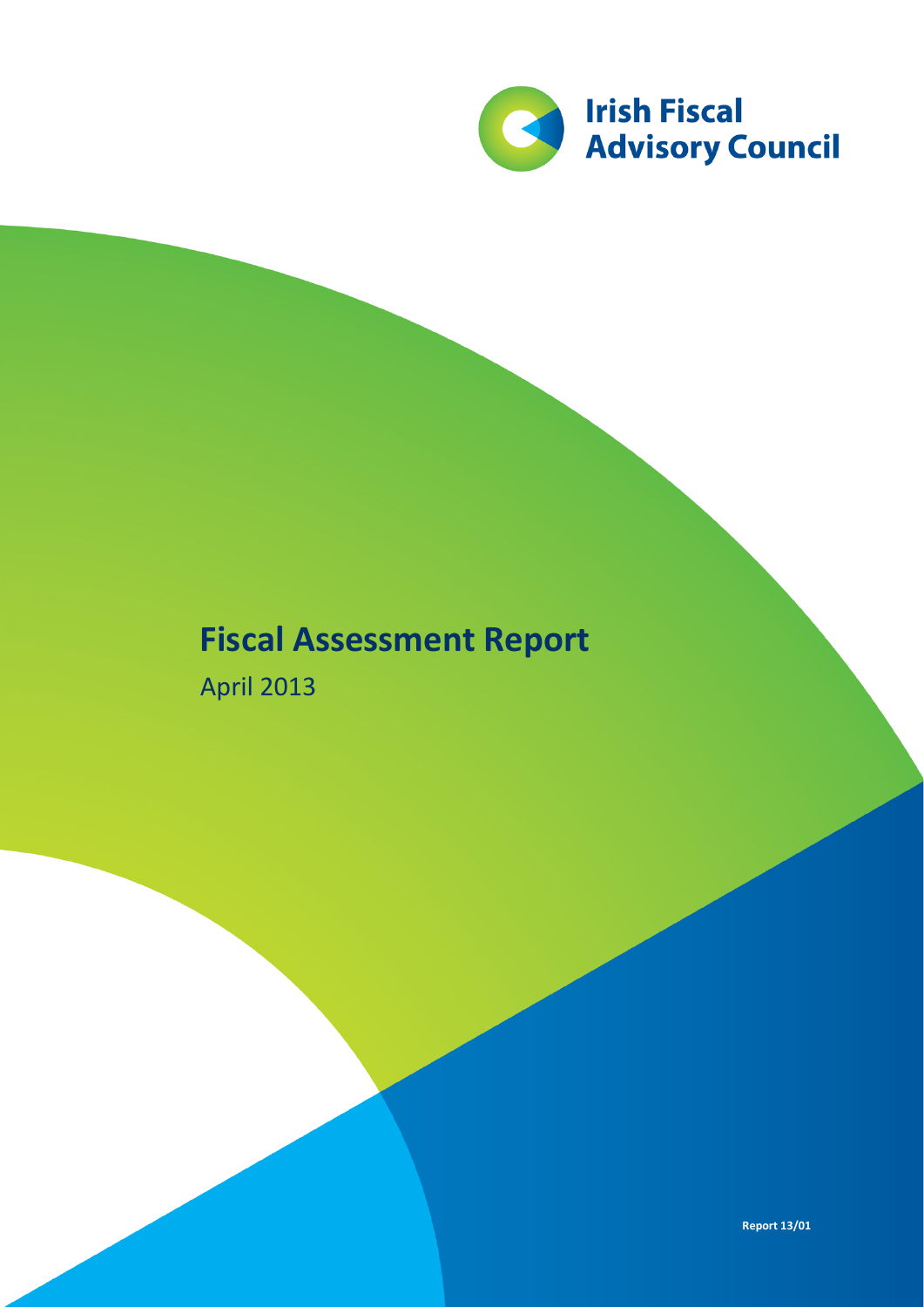## **SUMMARY ASSESSMENT**

In the September 2012 *Fiscal Assessment Report*, the Council suggested €1.9 billion in additional adjustments compared to Government plans over the period 2014-2015. While assessing the overall fiscal stance as "conducive to prudent economic and budgetary management", recognising the uncertainties surrounding economic growth, the report argued for the additional measures to provide a margin of safety to bring the General Government deficit below 3 percent of GDP by 2015 and to ensure the stabilisation of the debt to GDP ratio.

Post-*Budget 2013* developments have improved the budgetary outlook. Based on the better than expected Exchequer outturn and higher than forecast level of nominal GDP in 2012, it now appears likely that the 2012 General Government deficit will be significantly below 8 percent of GDP, which compares with a Budget-day estimate of 8.2 percent of GDP. This should have some beneficial carryover effects for future years. In addition, the promissory note transaction has reduced the projected 2015 deficit by 0.6 percent of GDP.

Based on technical adjustments made by the Council to *Budget 2013* projections to reflect the recent developments, the General Government deficit to GDP ratio in 2015 now appears likely to be closer to 2 percent of GDP (compared to the official forecast of 2.9 percent). This also assumes the full implementation of the Government's planned €5.1 billion in consolidation measures in 2014-2015. The impact of the developments is estimated to be equivalent to €1.6 billion of additional adjustments over the period 2014-2015.

The suggested margin of safety has therefore been broadly achieved under the Government's current plans and so a case for the €1.9 billion in additional adjustments is not being made in this assessment. Overall, the fiscal stance remains conducive to prudent economic and budgetary management. However, the Council's assessment is that the planned adjustments of €3.1 billion in 2014 and €2.0 billion in 2015 should not be reduced.

*Budget 2013* projections imply compliance with the national Budgetary Rule in 2013, 2014 and 2015. The structural budget balance plays a key part in the domestic and EU fiscal rules. However, this poses serious measurement challenges. These need to be addressed both at EU level and by the development of a more comprehensive domestic analysis.